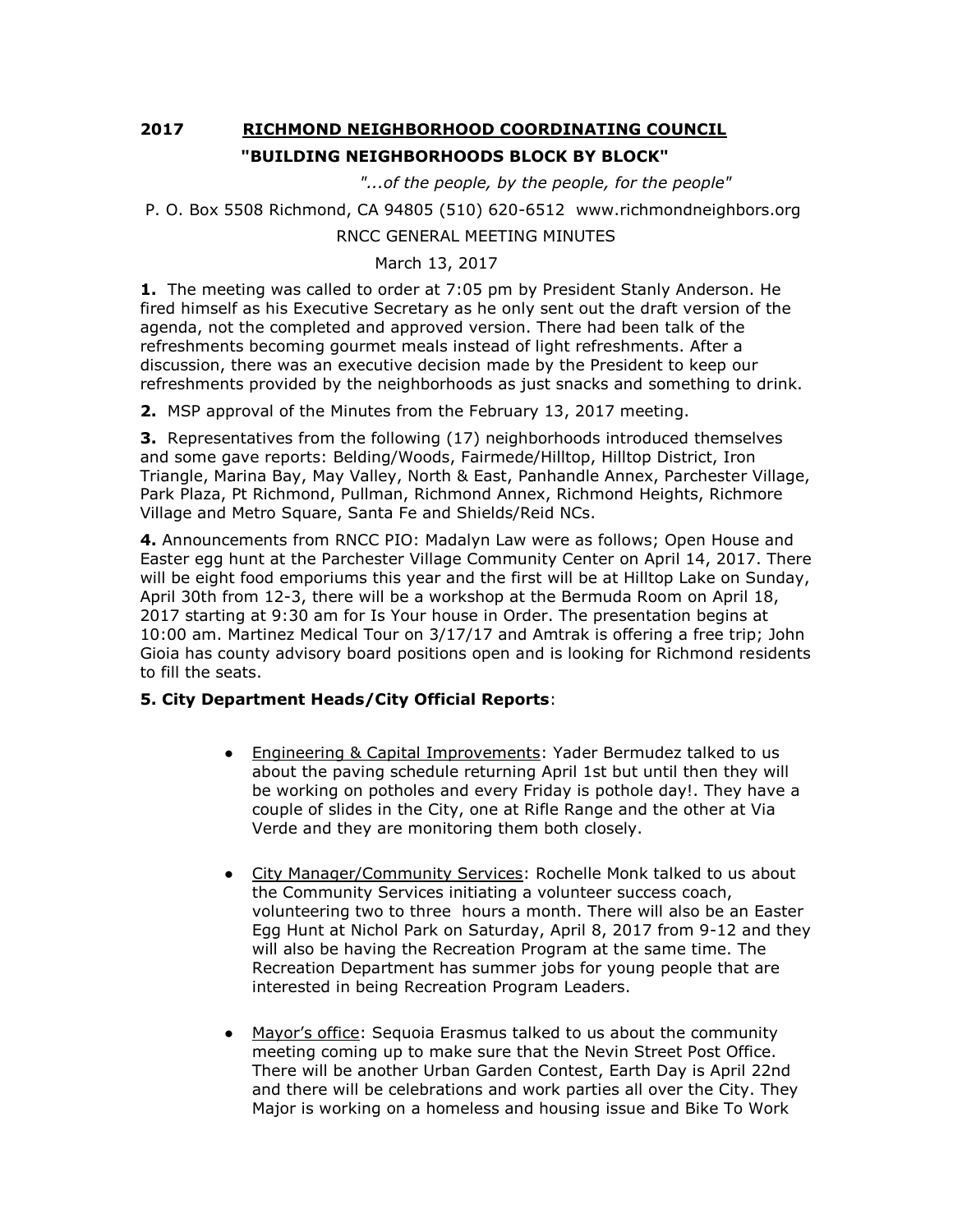Day is May 12th. Come by the Mayor's office to see the Niad Art Instillation he has for this year. There will be a ceremony for the Lillie Mae Jones Trail, A second meeting of the African American Task Force will occur, there will be a National Mayor's Challenge for Conservation and a launch of the Mayor's Community Sports Fund, you could get a grant of \$500 to \$3,000.00.

- Police Department: Allwyn Brown was not available but Captain Mark Gagan was there in his place. Capt Gagan talked about 23rd Street and the issues that continue to happen like robberies, prostitution, and carjackings. They have a newly promoted LT in the Northern District, Lt Tim Simmons and a new Beat Seven Officer, A. Dandridge. They are working with the Family Justice Center to get the young women off the streets and using the law to sue the Civic Center Motel as a nuisance. Lt Tan is working on the drone (UAS) ordinance and policy for both the public and the police department.
- Dept of Infrastructure and Maintenance and Operations Tim Higares was not available
- Planning: Roberta Felciano talked to us about the Urban Greening Master Plan going to City Council this month to be added to the General Plan. They are also working on some clean up of the zoning ordinances that have gone before City Council.
- Fire Department: Adrian Sheppard talked to us about how they are creating their promotion lists and being ready for the next group to retire or relocate. He has found a replacement for Kathy Gerk and her name is Genevieve Pastor Cohen and she is not really replacing Kathy but taking a part of Kathy's job since she has retired. They are working on getting all Richmond Businesses to have their business license displayed in their windows and the Fire Department is big on public service and are more than willing to help out. They are working on building up the CERT program and have a Training Team do the work that Kathy Gerk was doing with CERT. They are also working on building beautification, like keeping the area clean, adding color and greenery to the area around the Fire Stations.
- WCCUSD: Marcus Walton turned his time over to the new WCCUSD Superintendent, Matt Duffy and Matt talked about some of the new things they have implemented in the district. Serra School will become the Mandarin Immersion School but they are going to try to keep many of the Adult classes there as well but will be moving some of them to Alvarado. The Serra Adult classes will be from 3:00 on. They will be doing community outreach about this move.

**6**. **Presentations:** 1) Department of Energy Solar Decathlon presentation from three Cal Civil Engineering students. The design mission is to create a zero energy house and they are to make the most of the space and design. The have designed stackable houses that can increase their living space by adding a deck. There are 13